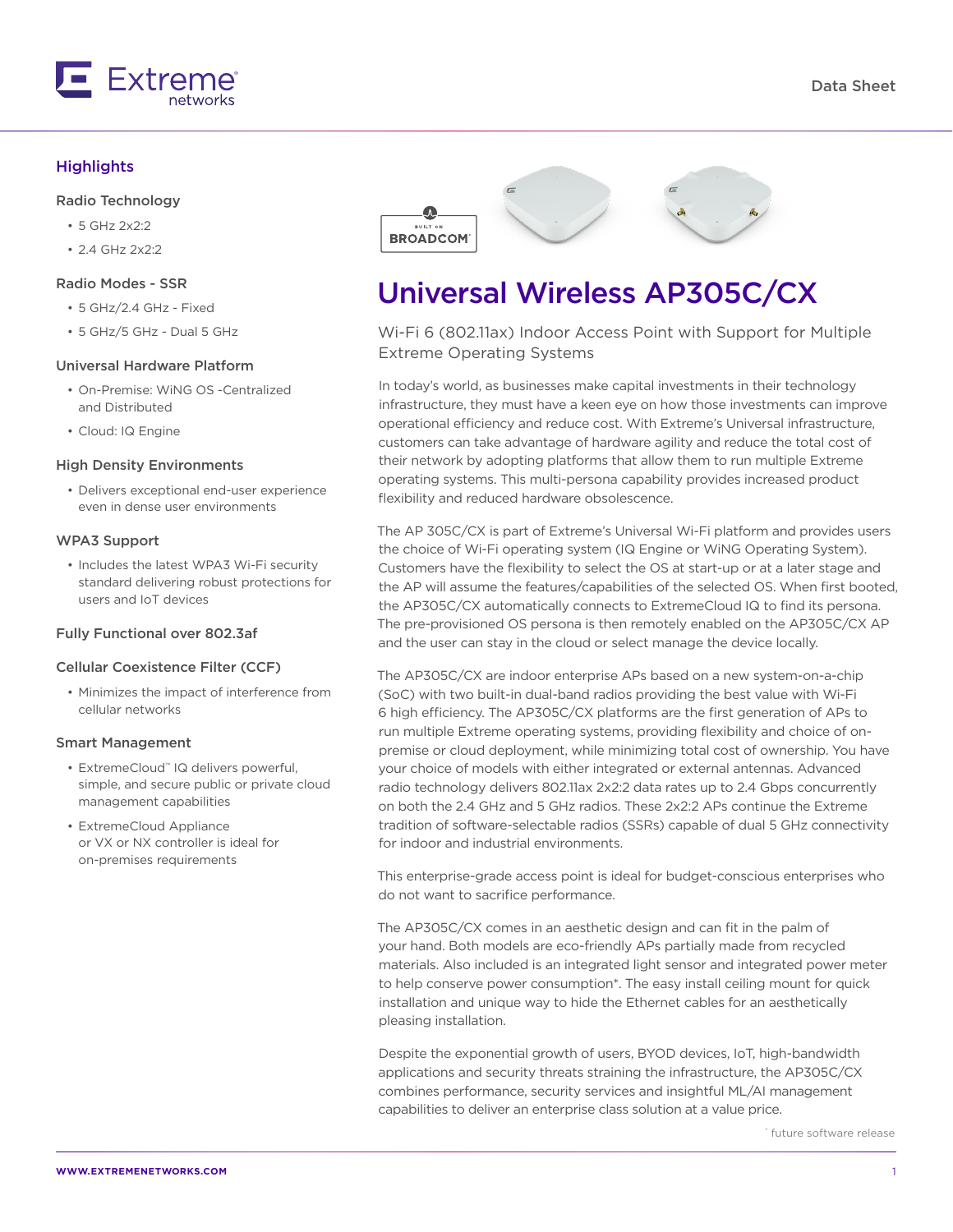# Security

The AP305C/CX delivers the highest level of security services, beginning with support for the latest Wi-Fi Alliance WPA3 security certifications. Additionally, the AP305C/CX supports a stateful L2-L7 DPI firewall for context-based access security, Private Pre-Shared Key (PPSK) and much more.



## Management Analytics

In conjunction with Extreme Management system, cloud or on-premises, the AP305C/CX provides a very rich set of data displayed via context driven widgets, representing historical data or a combination of historical and current data. This provides context-specific granularity with perspective views for locations, network, APs, individual client devices, as well as policy roles. In each context, administrators can adjust dashboards make a widget library.



## Wi-Fi 6 Technology

Prior generations of 802.11n, 802.11ac wave 1 and 2, can be considered generational improvements with an emphasis on faster speed. 802.11ax technology instead enhances Wi-Fi efficiency as well as speed, taking Wi-Fi networks to an entirely new level. To learn more about 802.11ax, go to: https://www. extremenetworks.com/are-you-ready-for-802-11ax



## Programmable Radios

Extreme launched the industry's first software defined 802.11ax access point supporting not only a dual 5 GHz capability, but also two software programmable modes to optimally manage radios to provide the highest level of client performance. The AP305C/CX intelligent monitoring of the software- configurable radios enables network managers to configure network RF technology based on user environment and configure the access points in different modes as required.



## Universal Hardware

The AP305C/CX as a universal hardware platform comes with a dual-persona capability allowing user choice of the Wi-Fi operating system (OS). Either the IQ Engine operating system or the WiNG Operating System persona can be enabled as required. The desired persona can be selected at start-up or changed at a later stage. Once selected, the AP305C/CX assumes the features/capabilities of the selected OS. When first booted, the AP305C/CX automatically connects to ExtremeCloud IQ to find its persona. The pre-provisioned OS persona is then remotely enabled on the AP305C/CX system, eliminating the need for manual selection.



## Integrated BLE and USB Port

To support both IoT and Guest Engagement services the AP305C/CX integrates Bluetooth to connect with IoT devices wireless to engage loyalty customers with Apple iBeacon. Enterprises can use API driven applications to send advertisements directly to shoppers, guests, and conference attendees. This makes it ideal for businesses to advertise their app download pages, captive portals, or site-specific information.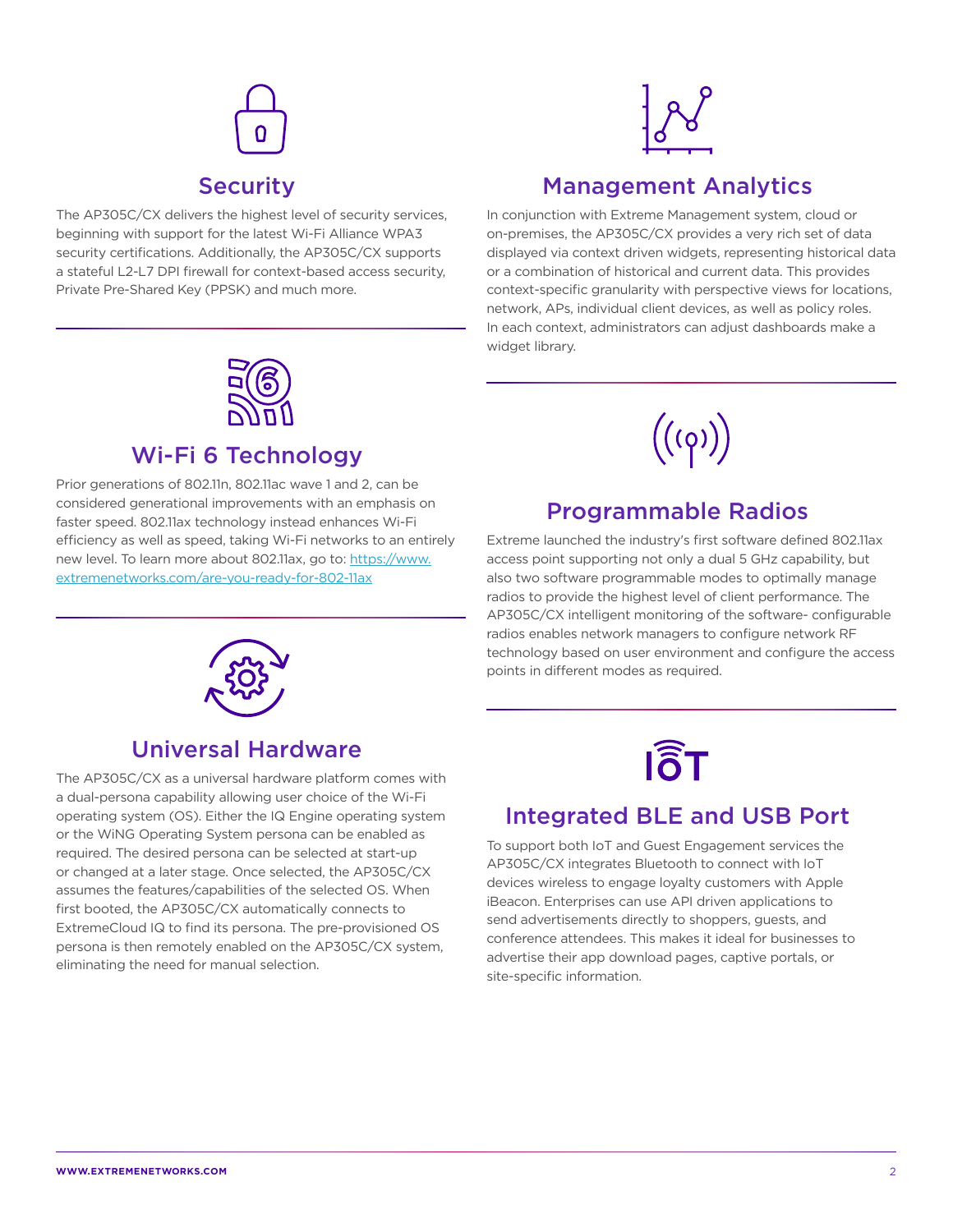## Product Specifications

#### Radio Specifications

#### Max Users

- SSID per Radio/Total: 8/16
- Users per Radio/total: 512/1024

#### 802.11a

- 5.150–5.850 GHz Operating Frequency
- Orthogonal Frequency Division Multiplexing (OFDM) Modulation
- Rates (Mbps): 54, 48, 36, 24, 18, 12, 9, 6 w/auto fallback

#### 802.11b

- 2.4–2.5 GHz Operating Frequency
- Direct-Sequence Spread-Spectrum (DSSS) Modulation
- Rates (Mbps): 11, 5.5, 2, 1 w/auto fallback

#### 802.11g

- 2.4–2.5 GHz Operating Frequency
- Orthogonal Frequency Division Multiplexing (OFDM) Modulation
- Rates (Mbps): 54, 48, 36, 24, 18, 12, 9, 6 w/auto fallback

#### 802.11n

- 2.4–2.5 GHz and 5.150–5.850 GHz Operating Frequency
- 802.11n Modulation
- Rates (Mbps): MCS0 MCS15 (6.5MBps 300Mbps)
- 2x2 Multiple-In, Multiple-Out (MIMO) Radio
- HT20 High-Throughput (HT) Support (for both 2.4 GHz and 5 GHz)
- HT40 High-Throughput (HT) Support for 5 GHz
- A-MPDU and A-MSDU Frame Aggregation

#### 802.11ac

- 5.150–5.850 GHz Operating Frequency
- 802.11ac Modulation (256-QAM)
- Rates (Mbps): MCS0–MCS9 (6.5Mbps 867Mbps), NSS = 1-2.
- 2x2:2 Stream Multiple-In, Multiple-Out (MIMO) Radio
- VHT20/VHT40/VHT80 support
- TxBF (Transmit Beamforming)

#### 802.11ax

- 2.4–2.5 GHz and 5.150–5.850 GHz Operating Frequency
- 802.11ax Modulation (1024-QAM)
- Dual-band OFDMA
- Rates (Mbps):
	- 5G: HE0-HE11 (8 Mbps 1200 Mbps).
- 2.4G: HE0-HE11 (8 Mbps 574 Mbps).
- 2x2:2 Stream Multiple-In, Multiple-Out (MIMO) Radio
- HE20/HE40/HE80 support for 5 GHz
- HE20 support for 2.4 GHz
- DL SU-MIMO and MU-MIMO
- TxBF (Transmit Beamforming)

BLE 5 Radio Bluetooth® Low Energy (BLE)

#### Interfaces

- (1) Autosensing 10/100/1000 BASE-T Ethernet PoE (Power over Ethernet 802.3af) Port
- USB2.0, Type A 5V, 0.9A USB power <= 500 mA - 802.3af USB power > 500 mA - 802.3at

#### Power Options

- Power Draw: Typical: 9.98 W; Max: 11.28 W (w/o USB) Typical: 14.98 W; Max: 16.28 W (w/USB)
- 802.3af Power over Ethernet (PoE) capable Gigabit Ethernet port (RJ-45 power input pins: Wires 4,5,7,8 or 1,2,3,6)
- Support 802.3af/802.3at Power over Ethernet injector

#### Power Specifications

• IEEE 802.3af PoE Power

#### Physical

- AP 305C: 5.2" x 5.2" x 1.5" (133mm x 133mm x 37mm)
- AP 305CX: 5.8" x 5.8" x 1.5" (147mm x 147mm x 39mm)
- AP 305C and AP 305CX: .9 lbs (.4kg)
- TPM Chip

#### Antennas

AP305C - Internal Antennas

- (3) Integrated dual band 2.4/5GHz omnidirectional antennas
- (1) Integrated single band 5GHz omnidirectional antenna

AP305CX - External Antennas

• (4) external omnidirectional 2.4/5 GHz dual band antennas (RP SMA connectors)

#### Mounting

- AP support 15/16 flush ceiling tile and is integrated to AP
- Wall Mount sold as an accessory
- Ceiling Tile Recessed 15/16" sold as an accessory
- Built-in slot for Kensington type locks

#### Environmental

- Operating: 0 to 40 °C, Storage: -40 to 70 °C
- Humidity: 10% to 95% (non-condensing)

#### Environmental Discharge

• +/-8 kV (contact discharge)/+/-15 kV (Air Discharge)

#### Environmental Compliance

• UL2043 - Plenum Rated

#### Regulatory Compliance

- Product Safety Certifications
- IEC 62368/60950-1, EN 62368/60950-1, USA 62368/60950-1, AS/NZS 62368/60950.1
- RoHS Directive 2011/65/EU

#### Radio Approvals

- FCC CFR 47 Part 15, Class B
- ICES-003, Class B
- FCC Subpart C 15.247
- FCC Subpart E 15.407 • RSS247
- AS/NZS4268 + CISPR32
- 

#### Power Options

- EN 55011, (Group 1, Class B)
- EN 55024
- EN 60601-1-2
- EN 61000-3-2 • EN 61000-3-3

#### Wi-Fi Alliance Certifications

| <b>Wi-Fi Alliance Certifications</b> |                                                                                                                                 |  |
|--------------------------------------|---------------------------------------------------------------------------------------------------------------------------------|--|
| Connectivity                         | Wi-Fi CERTIFIED 6 <sup>**</sup><br>Wi-Fi CERTIFIED <sup>"</sup> a, b, g, n, ac                                                  |  |
| Access                               | Passpoint <sup>®</sup>                                                                                                          |  |
| Optimization                         | WMM <sup>®</sup><br>WMM <sup>®</sup> - Power Save<br>Wi-Fi Agile Multiband"                                                     |  |
| Security                             | <b>Protected Management Frames</b><br>WPA" - Enterprise, Personal<br>WPA2" - Enterprise, Personal<br>WPA3" - Enterprise, Person |  |

#### Peak Antenna Gain

|           | Radio 0         | Radio 1       | IoT    |
|-----------|-----------------|---------------|--------|
| Dual Band | 2.4 Ghz 2.67dBi | 5 Ghz 3.75dBi | 2.7dBi |
| Dual 5Ghz | 5 Ghz 3 97dBi   | 5 Ghz 3.75dBi | 2.7dBi |

• EN 300 328 • EN 301 893 • EN 300 440

• EN 50581

• IEC/EN 60601-1-2, • EN 62311 • EN 50385 • EN 301 489-1 • EN 301 489-17 • EN 55032, (Class B)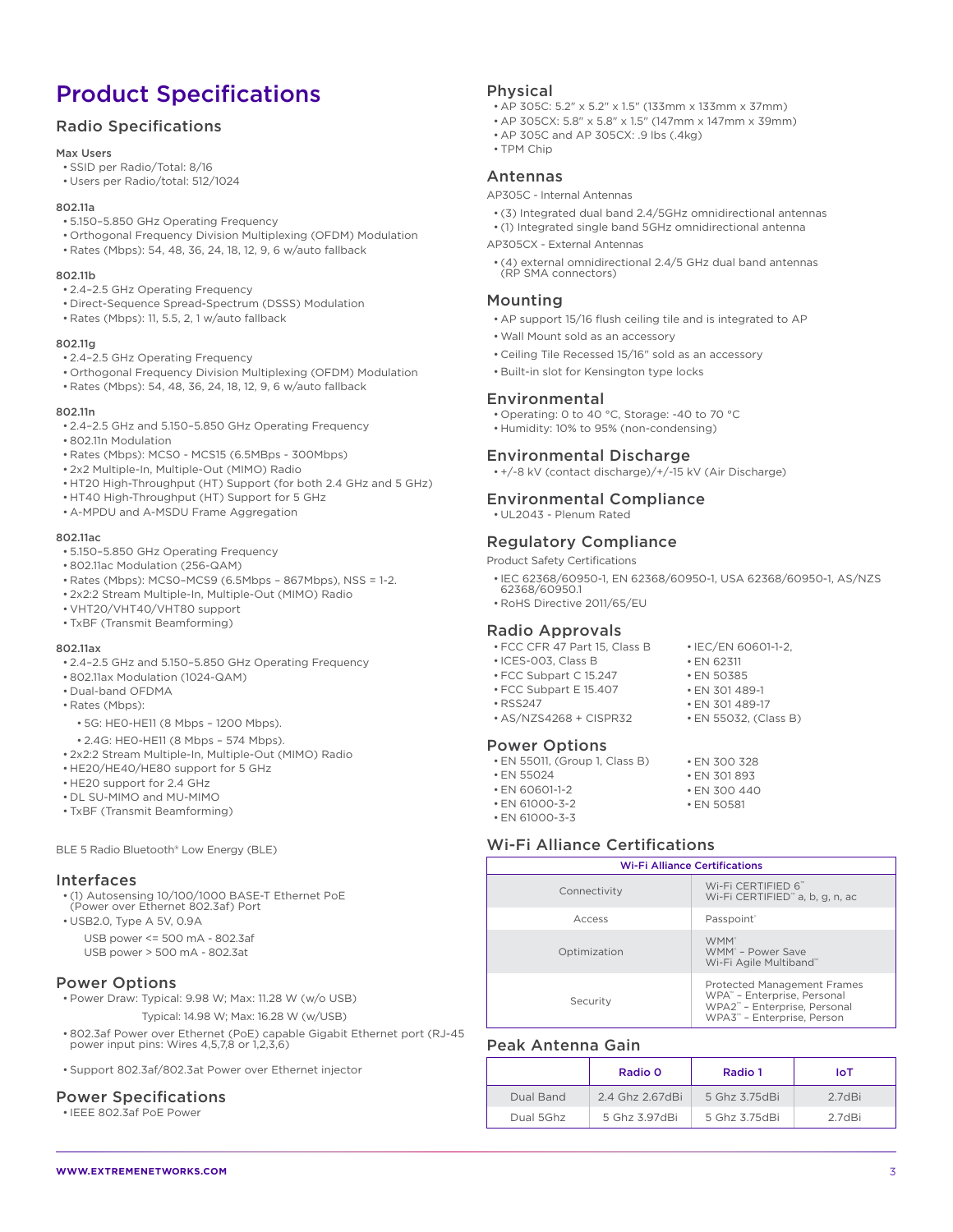# Power and Sensitivity Tables

#### Power - 2.4 GHz

| <b>Channel</b>   | Data Rate           | Power (dBm) |
|------------------|---------------------|-------------|
| 11 <sub>b</sub>  | $1 - 11$ Mbps       | 18          |
| 11g              | 6 Mbps              | 18          |
|                  | 54 Mbps             | 17          |
| 11n HT20         | MCSO <sub>, 7</sub> | 18, 14      |
| 11n HT40         | MCSO, 7             | 18, 14      |
| 11ac HT20        | MCSO <sub>, 8</sub> | 18, 13      |
| 11ac HT40        | MCSO, 9             | 18, 12      |
| <b>11ax HE20</b> | <b>HEO, 11</b>      | 18, 11      |
| 11ax HE40        | <b>HEO, 11</b>      | 18, 11      |

#### Receive Sensitivity – 2.4 GHz

| Channel         | Data Rate           | <b>Sensitivity</b> |
|-----------------|---------------------|--------------------|
| 11 <sub>b</sub> | $1 - 11$ Mbps       | $-95, -88$         |
| 11g             | 6 Mbps              | $-91$              |
|                 | 54 Mbps             | $-74$              |
| 11n HT20        | <b>MCSO, 7</b>      | $-91, -71$         |
| 11n HT40        | MCSO, 7             | $-88, -69$         |
| 11ac HT20       | MCSO <sub>, 8</sub> | $-90, -61$         |
| 11ac HT40       | MCSO <sub>, 9</sub> | $-88, -58$         |
| 11ax HE20       | <b>HEO, 11</b>      | $-90, -61$         |
| 11ax HE40       | <b>HEO, 11</b>      | $-88, -58$         |

#### Power - 5 GHz

| Power - 5 GHz  |                     |             | <b>Receive Sensitivity - 5 GHz</b> |                     |                    |
|----------------|---------------------|-------------|------------------------------------|---------------------|--------------------|
| <b>Channel</b> | Data Rate           | Power (dBm) | <b>Channel</b>                     | <b>Data Rate</b>    | <b>Sensitivity</b> |
| 11a            | 6 Mbps              | 18          |                                    | 6 Mbps              | $-92$              |
|                | 54 Mbps             | 16          | 11a                                | 54 Mbps             | $-74$              |
| 11n HT20       | MCSO, 7             | 18, 15      | 11n HT20                           | MCSO, 7             | $-90, -72$         |
| 11n HT40       | <b>MCSO, 7</b>      | 18, 15      | 11n HT40                           | <b>MCSO, 7</b>      | $-88, -69$         |
| 11ac VHT20     | MCSO <sub>, 8</sub> | 18, 14      | 11ac VHT20                         | MCSO <sub>, 8</sub> | $-90, -68$         |
| 11ac VHT40     | MCSO <sub>, 9</sub> | 18, 13      | 11ac VHT40                         | <b>MCSO, 9</b>      | $-88, -63$         |
| 11ac VHT80     | MCSO, 9             | 18, 13      | 11ac VHT80                         | <b>MCSO, 9</b>      | $-85, -58$         |
| 11ax HE20      | <b>HEO, 11</b>      | 18, 13      | 11ax HE20                          | <b>HEO, 11</b>      | $-88, -59$         |
| 11ax HE40      | HEO, 11             | 18, 13      | 11ax HE40                          | <b>HEO, 11</b>      | $-87, -57$         |
| 11ax HE80      | <b>HEO, 11</b>      | 18, 13      | 11ax HE80                          | <b>HEO, 11</b>      | $-85, -54$         |

*Maximum EIRP may vary based upon deployed country*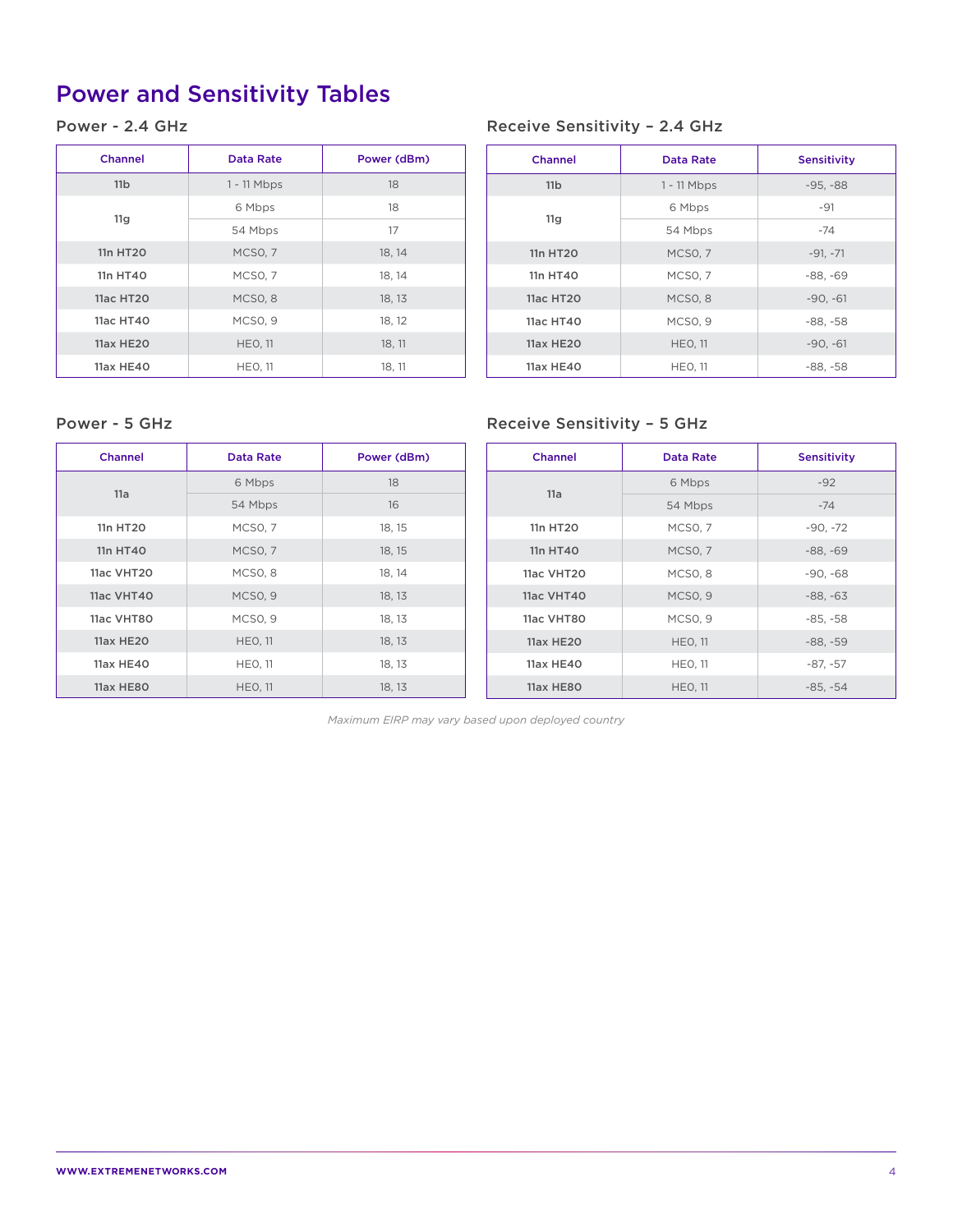## Radiation Patterns – Azimuth and Elevation

### Azimuth – 2.4 GHz



Azimuth – 5 GHz



Elevation – 2.4 GHz



Elevation – 5 GHz

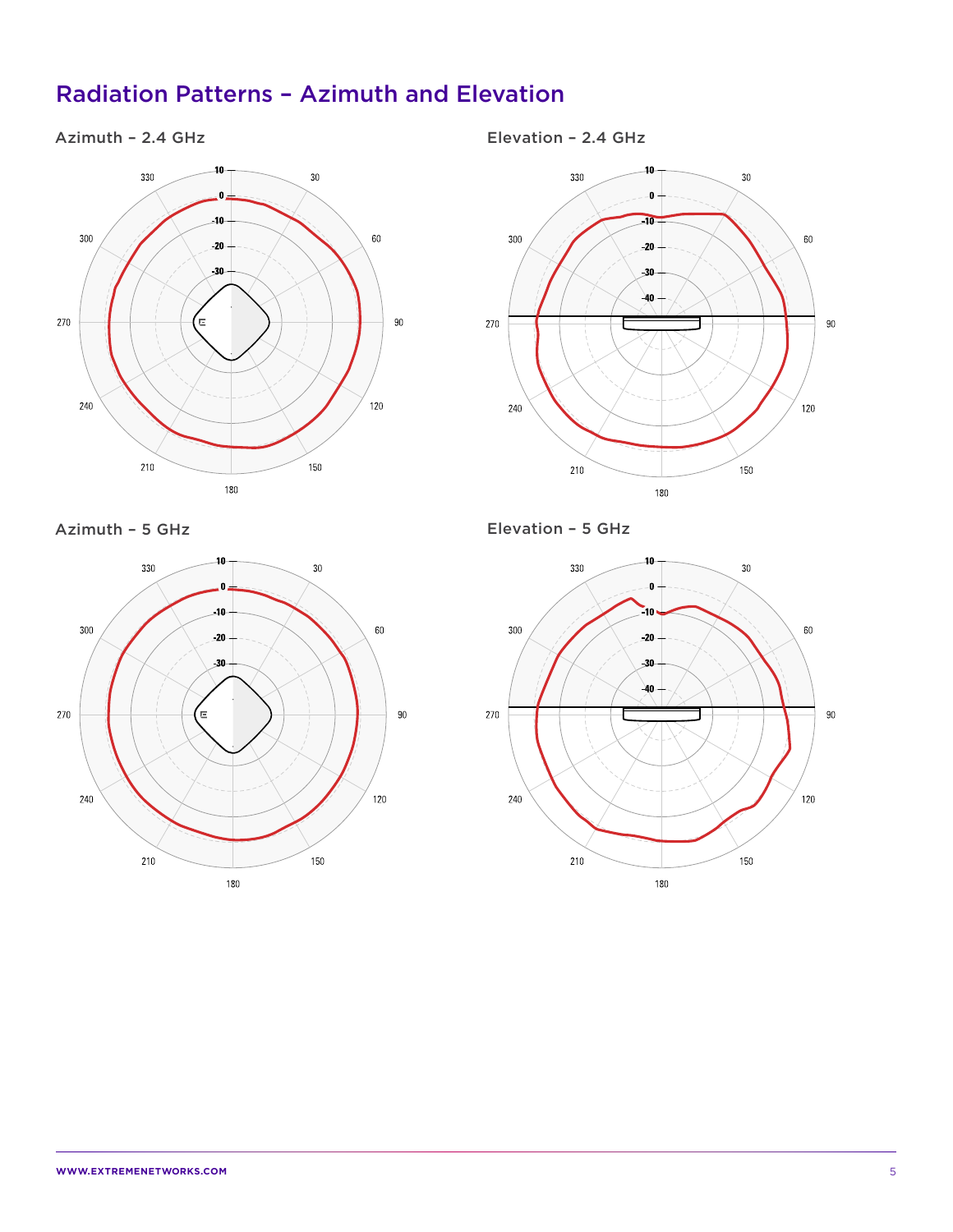## Ordering Information

AP 305C and AP 305CX

| <b>MKT Product SKU</b> | <b>Description</b>                                                                                                                                                                                                                       |
|------------------------|------------------------------------------------------------------------------------------------------------------------------------------------------------------------------------------------------------------------------------------|
| AP 305C-FCC            | ExtremeCloud IQ: Indoor Wi-Fi6 AP, 2x2 radios with Dual 5GHz and 1x1GbE port. Integrated light/power sensors and BLE.<br>Al/ML green mode. Internal antennas. Built-in ceiling mounts. Includes Connect. Domain: US                      |
| AP 305C-CAN            | ExtremeCloud IQ: Indoor Wi-Fi 6 AP, 2x2 radios with Dual 5GHz and 1x1GbE port. Integrated light/power sensors and BLE.<br>AI/ML green mode. Internal antennas. Built-in ceiling mounts. Includes Connect. Domain: Canada                 |
| AP 305C-WR             | ExtremeCloud IQ: Indoor Wi-Fi 6 AP, 2x2 radios with Dual 5GHz and 1x1GbE port. Integrated light/power sensors and BLE.<br>AI/ML green mode. Internal antennas. Built-in ceiling mounts. Includes Connect. Domain: EMEA, Rest of World    |
| AP 305CX-FCC           | ExtremeCloud IQ: Indoor Wi-Fi 6 AP, 2x2 radios with Dual 5GHz and 1x1GbE port. Integrated light/power sensors and BLE.<br>Al/ML green mode. External antennas. Built-in ceiling mounts. Includes Connect. Domain: US                     |
| AP 305CX-CAN           | ExtremeCloud IQ: Indoor Wi-Fi 6 AP, 2x2 radios with Dual 5GHz and 1x1GbE port. Integrated light/power sensors and BLE.<br>Al/ML green mode. External antennas. Built-in ceiling mounts. Includes Connect. Domain: Canada                 |
| AP 305CX-WR            | ExtremeCloud IQ: Indoor Wi-Fi 6 AP, 2x2 radios with Dual 5GHz and 1x1GbE port. Integrated light/power sensors and BLE.<br>AI/ML green mode. External antennas. Built-in ceiling mounts. Includes Connect. Domain: EMEA, Rest of World    |
| $AP305C-II$            | ExtremeCloud IQ : Indoor Wi-Fi 6 AP, 2x2 radios with Dual 5GHz and 1x1GbE port. Integrated light/power sensors and BLE/<br>Zigbee. AI/ML green mode. Internal antennas. Includes Connect. Domain : Israel                                |
| AP305C-EG              | ExtremeCloud IQ : Indoor Wi-Fi 6 AP, 2x2 radios with Dual 5GHz and 1x1GbE port. Integrated light/power sensors and BLE/<br>Zigbee. Al/ML green mode. Internal antennas. Includes Connect. Domain : Egypt                                 |
| AP305CX-IL             | ExtremeCloud IQ: Indoor Wi-Fi 6 AP, 2x2 radios with Dual 5GHz and 1x1GE port. Integrated light/power sensors and BLE/<br>Zigbee. AI/ML green mode. External antenna support. Antennas sold separately. Includes Connect. Domain : Israel |

#### Accessories

| Marketing Part # | <b>Indoor AP Mounting</b>                                                                 | <b>Notes</b>                           |
|------------------|-------------------------------------------------------------------------------------------|----------------------------------------|
| AH-ACC-BKT-AX-IL | Mounting bracket for interlude ceilings                                                   |                                        |
| AH-ACC-BKT-AX-SI | Mounting bracket for Armstrong 1/8" and 1/4" main beam silhouette<br>reveal ceiling grids |                                        |
| AH-ACC-BKT-AX-TB | Mounting bracket for prelude 15/16" and suprafine 9/16" ceilings and<br>walls             | Can be used for flush wall<br>mounting |
| AH-ACC-BKT-AX-WL | Mounting bracket for direct-to-wall installations                                         | Not flush to wall                      |
| ACC-BKT-AX-JB    | Junction box or wall mounting for indoor access points                                    |                                        |
| ACC-BKT-AX-BEAM  | Beam mounting for indoor access points                                                    |                                        |

*Note*: Two clips designed into the underside of the AP unit that will accommodate a 15/16 type ceiling tile rail system. Other mounting accessories are listed below: For more detail on these accessories see: [WiFi 6 \(802.11ax\) Access Point Accessories Guide](https://documentation.extremenetworks.com/wireless/Accessories_Guide/GUID-64613D53-21D6-43FF-A2AA-28C9928A7FCB.shtml)